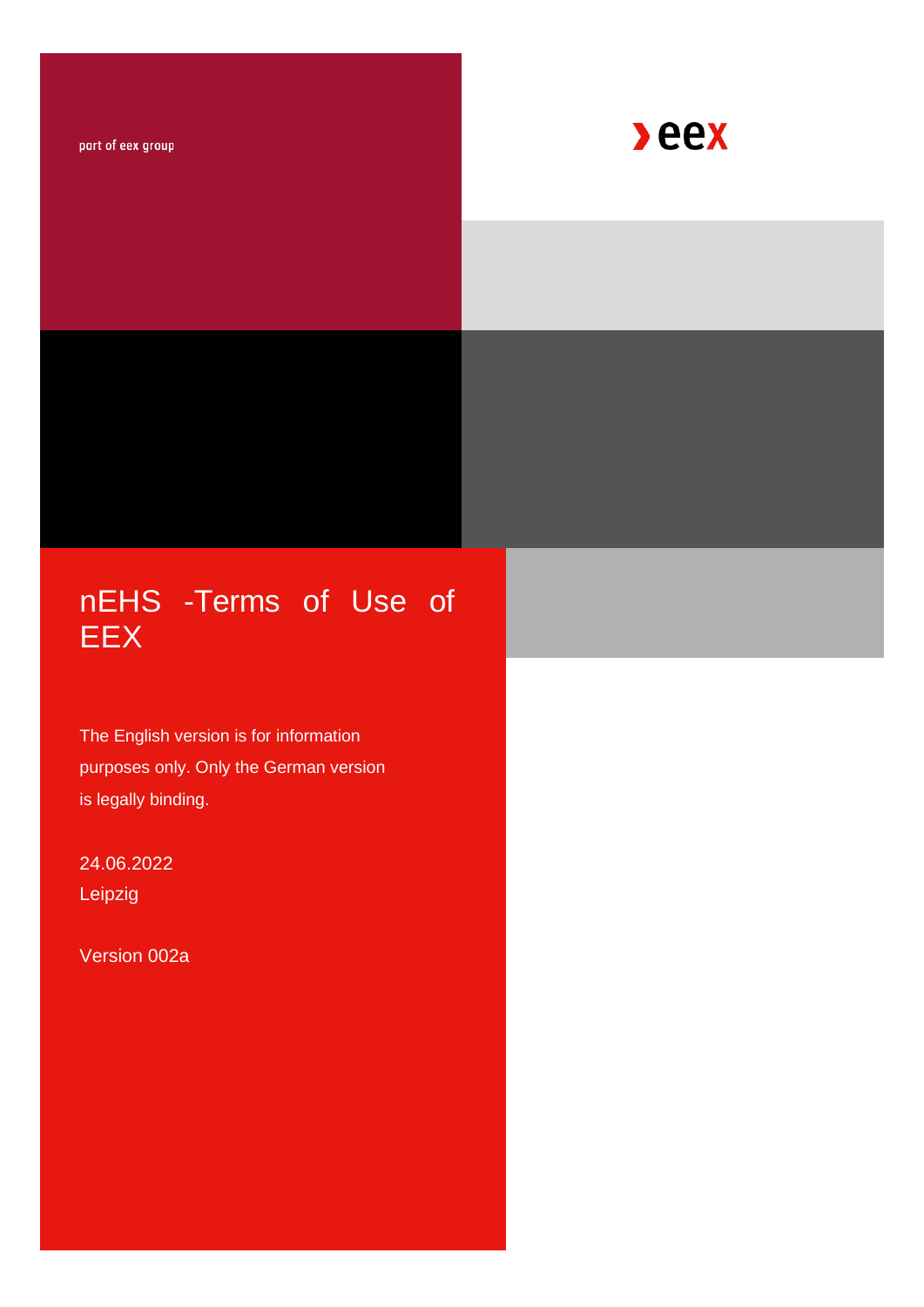

| § 1    | Scope                                                                     | 3 |
|--------|---------------------------------------------------------------------------|---|
| $§$ 2  | Use of Exchange Facilities                                                | 3 |
| § 3    | <b>Buyer</b>                                                              | 4 |
| § 4    | <b>Admission Procedure for Buyers</b>                                     | 5 |
| $\S$ 5 | Admission of the Seller                                                   | 5 |
| § 6    | <b>Subject of Sell-Off</b>                                                | 5 |
| § 7    | <b>Sell-Off Dates</b>                                                     | 5 |
| § 8    | <b>Sell-Off Prices and Quantity</b>                                       | 5 |
| § 9    | Implementation and Surveillance of the nEHS Sell-Off                      | 6 |
| § 10   | Settlement of the nEHS Sell-Off                                           | 6 |
| $§$ 11 | Costs                                                                     | 7 |
| § 12   | Measures to ensure and monitor the orderly operation of the nEHS sell-off | 7 |
| § 13   | Entry into force, expiry                                                  | 7 |
|        |                                                                           |   |

Page 2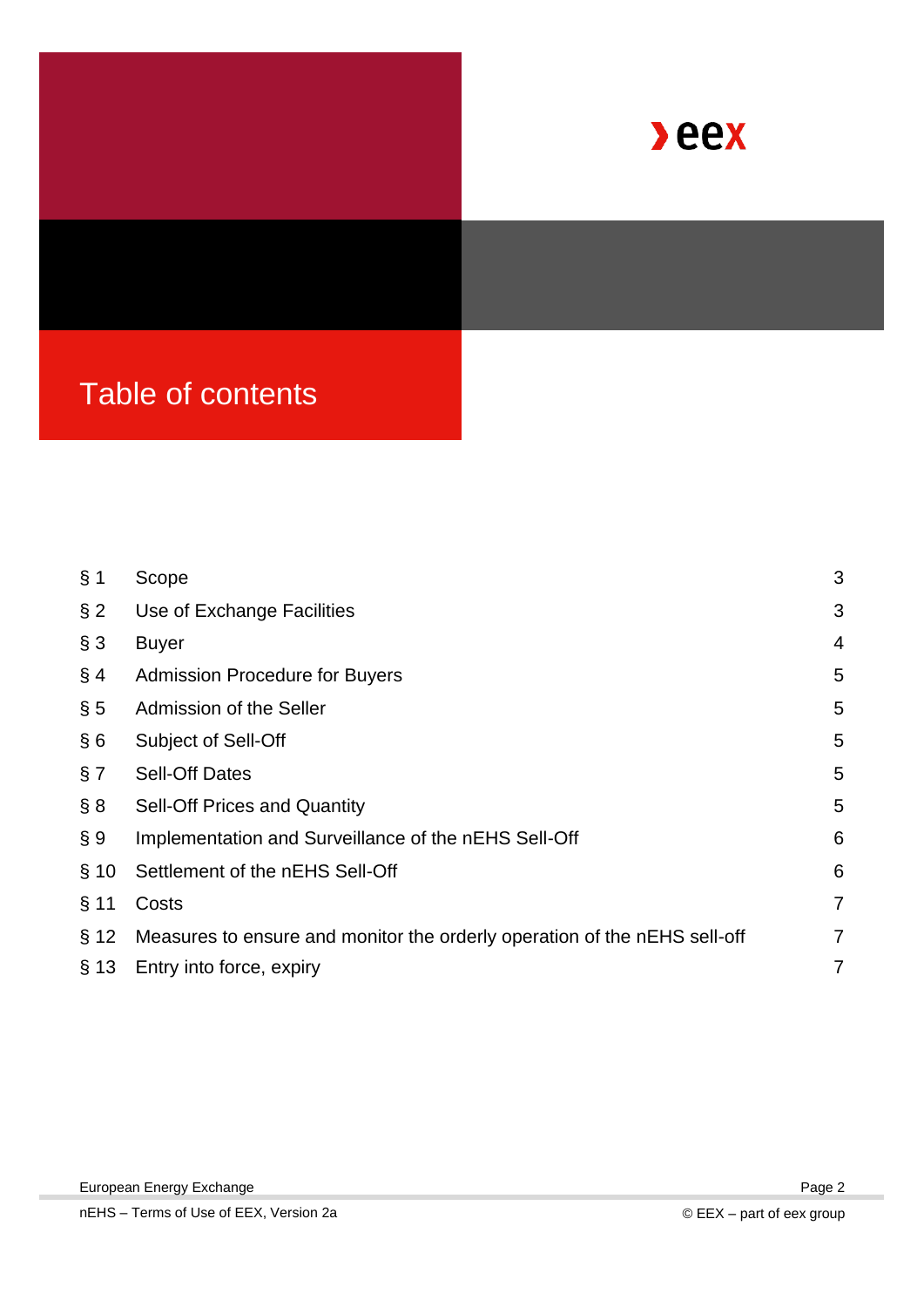#### **Preamble**

- (A) European Energy Exchange AG ("**EEX AG**"), the operating company of the European Energy Exchange ("**EEX**"), has been commissioned by the Federal Republic of Germany, represented by the Federal Ministry for the Environment, Nature Conservation and Nuclear Safety, represented by the Federal Environmental Agency, to carry out the sell-off of emission allowances at fixed prices ("**nEHS Sell-Off**") within the framework of the national emissions trading system ("**nEHS**") in accordance with the German Fuel Emissions Trading Act ("**BEHG**") of 12 December 2019, last amended on 03 November 2020. EEX AG is the commissioned body for this purpose pursuant to § 3 (2) of the Fuel Emissions Trading Ordinance ("**BEHV**") of 17 December 2020.
- (B) EEX AG and EEX have agreed to carry out the nEHS Sell-Off by using exchange facilities of EEX outside the regulated market and the organized trading system of EEX. EEX AG has therefore transferred to EEX the powers to structure the nEHS Sell-Off in accordance with the provisions of the BEHG and the BEHV and, in particular, to ensure the monitoring of the nEHS sell-off.
- (C) For this purpose, the Management Board of the Exchange of EEX ("**Management Board of the Exchange**") issues on the basis of § 18 of the Exchange Act of 16 July 2007, last amended on 20 November 2019, § 1 (3) of the Exchange Rules of EEX in the version of *29.3. 2021*  ("**BörsO**"), § 35 (2) of the Administrative Procedure Act of 25 May 1976 ("**VwVfG**"), last amended on 21 June 2019, the following term of use for the Implementation of the sell-off of Emission Allowances under the national emissions trading scheme ("**nEHS Terms of Use**"):

#### <span id="page-2-0"></span>**§ 1 Scope**

- (1) These nEHS Terms of Use govern the use of exchange facilities of EEX for the execution of nEHS sell-offs.
- (2) An emission allowance under these nEHS Terms of Use is an allowance that entitles the holder to emit one metric ton of greenhouse gases in metric tons of carbon dioxide equivalent over a specified period of time ("**nEHS-Certificate**") pursuant to § 3 no. 2 of the BEHG.
- (3) The basis for the nEHS Sell-Off of nEHS-Certificates pursuant to these nEHS Terms of Use are the provisions of the BEHG and the BEHV as amended from time to time.
- (4) Only bilateral legal transactions concerning nEHS- Certificates may be concluded within the framework of the nEHS Sell-Off.
- (5) The auction of nEHS-Certificates is not permitted.

#### <span id="page-2-1"></span>**§ 2 Use of Exchange Facilities**

(1) Pursuant to § 1 (3) BörsO, the Management Board of the Exchange hereby permits the seller pursuant to § 5 and the buyers pursuant to § 3 to use exchange facilities of EEX for the purpose of participating in the nEHS Sell-Off.

Page 3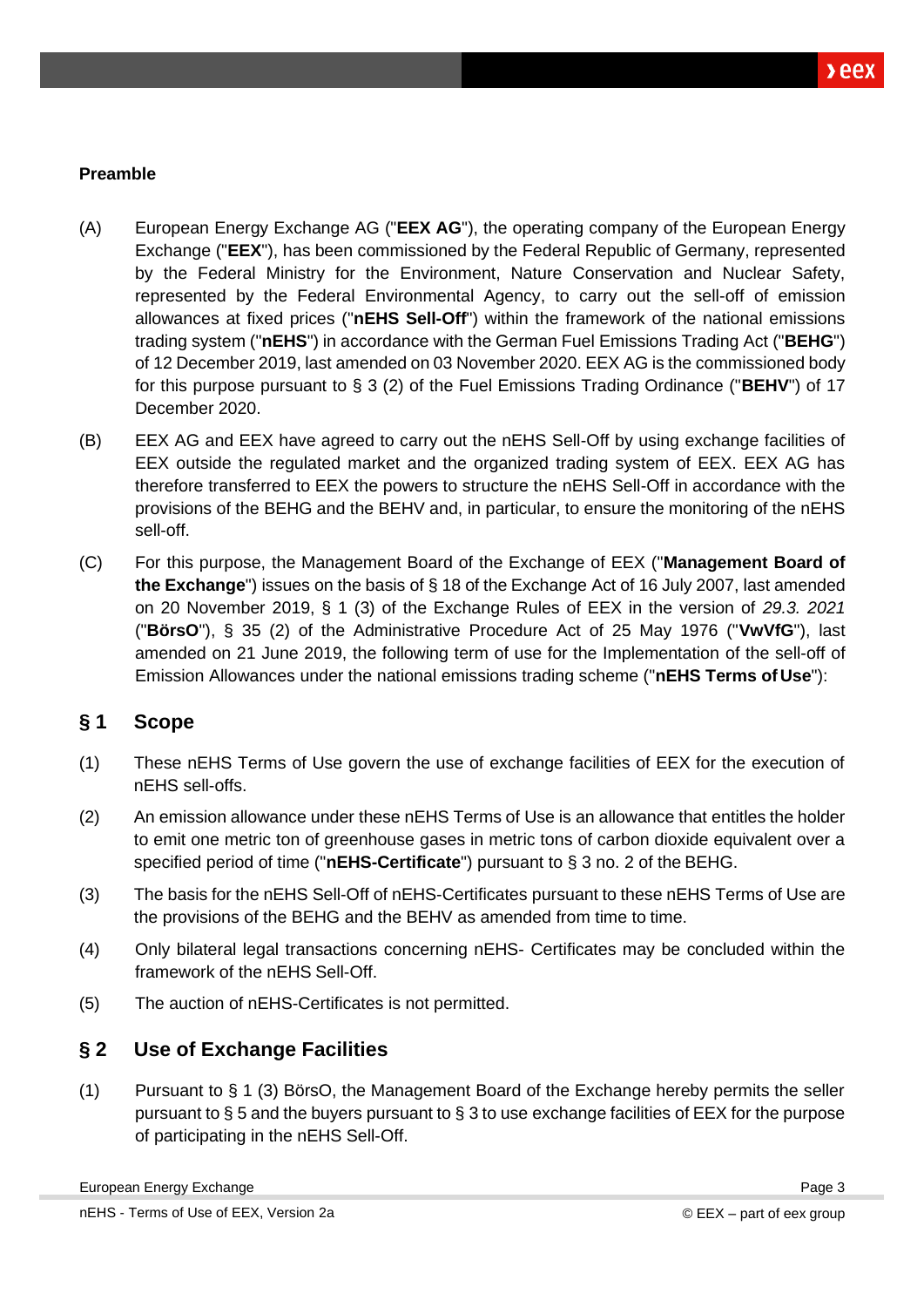(2) When participating in the nEHS Sell-Off, the seller and the buyers shall be obliged to use the exchange facilities of EEX exclusively in accordance with and limited to the provisions of these nEHS Terms of Use.

#### <span id="page-3-0"></span>**§ 3 Buyer**

- (1) Entitled to admit themselves as buyers are responsible persons pursuant to § 3 No. 3 of the BEHG and natural or legal persons who have an account in the national emissions trading registry ("**Buyers**").
- (2) Buyers may also purchase nEHS-Certificates on behalf of third parties, provided that these third parties are responsible persons pursuant to § 3 no. 3 of the BEHG or natural or legal persons who have an account in the national emissions trading registry ("**Third Parties**").
- (3) Admission as a Buyer requires:
	- (a) proof of a compliance account or a trading account in the national emissions trading register in accordance with § 10 BEHV;
	- (b) proof of equity capital in the amount of at least Euro  $25,000^1$  $25,000^1$ ;
	- (c) participation in the clearing of European Commodity Clearing AG ("**ECC AG**") for the nEHS Sell-Offs in accordance with the Clearing Conditions of ECC AG and
	- (d) proof of the applicant's reliability by submitting the following documents:
		- (i) Credentials and identity information necessary for verification of persons acting on behalf of the eligible applicant,
		- (j) Annual financial statements or, in the case of newly established companies, the business plan,
		- (ii) Organization chart of the ownership structure,
		- (iii) Provision of a bank account and
		- (iv) Proof of registration, if the eligible applicant is a legal entity or partnership that is not registered in a German commercial register,

insofar as these documents cannot be obtained from publicly accessible registers or the Federal Gazette.

European Energy Exchange **Page 4 Page 4 Page 4 Page 4 Page 4 Page 4 Page 4 Page 4 Page 4 Page 4 Page 4 Page 4 Page 4 Page 4 Page 4 Page 4 Page 4 Page 4 Page 4 Page 4 Page 4 Page 4** 

<span id="page-3-1"></span><sup>1</sup>§ 17 (3) lit (c), (d) and (e) BörsO shall apply mutatis mutandis to the proof of equity capital; http[s://www.eex.com/en/markets/trading-ressources/rules-and-regulations](http://www.eex.com/en/markets/trading-ressources/rules-and-regulations)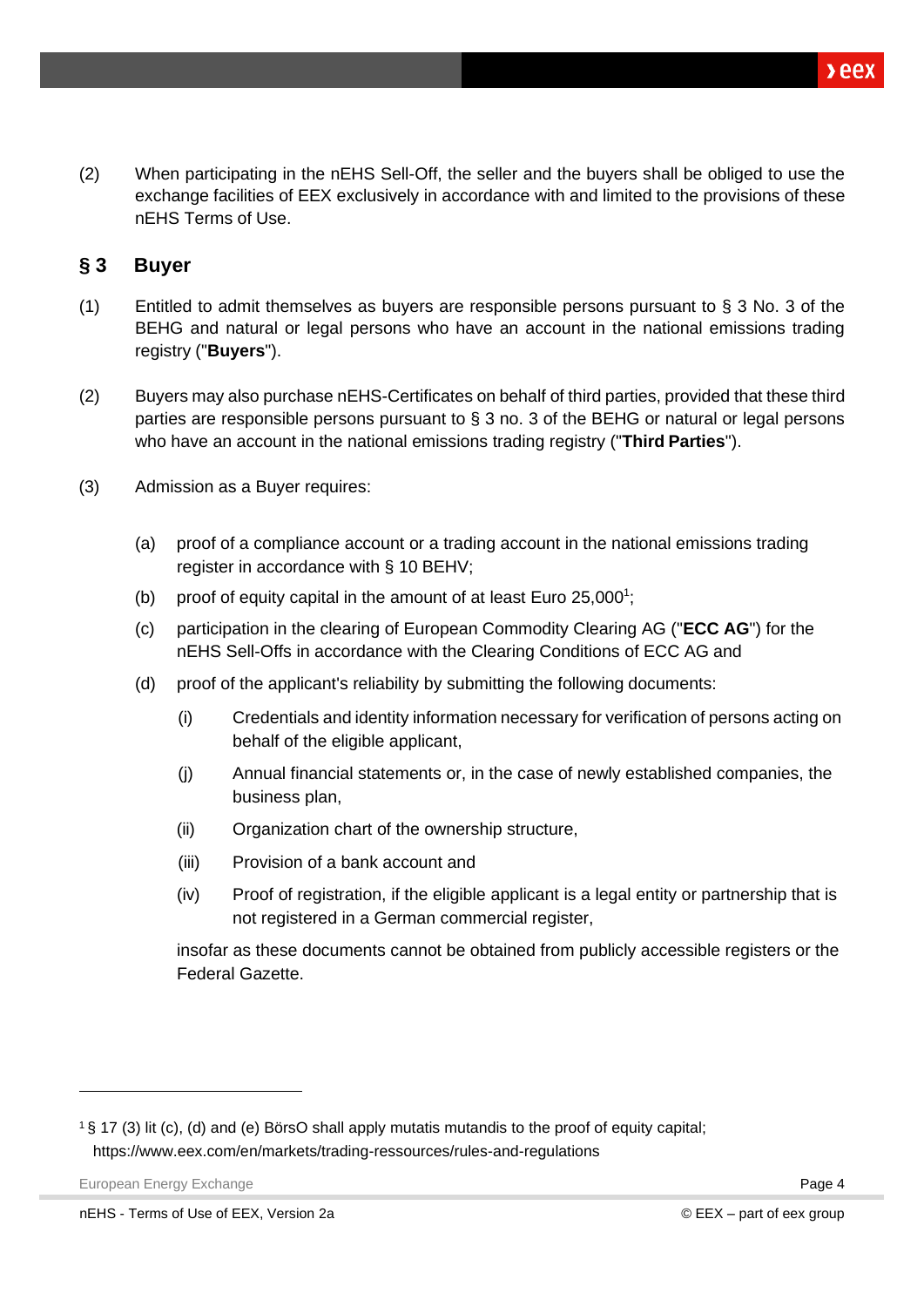## <span id="page-4-0"></span>**§ 4 Admission Procedure for Buyers**

- (1) Decisions on admission of a Buyer to the nEHS Sell-Off shall be made by the Management Board of the Exchange upon application.
- (2) The Buyer shall be responsible for providing evidence that the admission requirements have been met. This shall also apply to the admission requirements of Third Parties pursuant to § 3  $(2).$
- (3) Each Buyer shall be obliged to notify the Management Board of the Exchange without undue delay of any changes of a factual or legal nature which could lead to the elimination of the admission requirements for themselves or for a Third Party represented by them.
- (4) §§ 48, 49 VwVfG shall apply to the withdrawal and revocation of admission.

#### <span id="page-4-1"></span>**§ 5 Admission of the Seller**

The authority responsible for the sell-off of nEHS-Certificates on behalf of the Federal Republic of Germany pursuant to §§ 10 (1) sentence 1, 13 (1) BEHG is admitted to participate in the nEHS Sell-Off as a seller ("Seller") by these nEHS Terms of Use.

#### <span id="page-4-2"></span>**§ 6 Subject of Sell-Off**

The subject of the nEHS sell-off may only be nEHS-Certificates pursuant to § 1 (2).

#### <span id="page-4-3"></span>**§ 7 Sell-Off Dates**

The nEHS Sell-Off may only take place during trading hours at EEX. The sell-off dates shall be determined and published [www.eex.com](http://www.eex.com/) by the Management Board of the Exchange.

#### <span id="page-4-4"></span>**§ 8 Sell-Off Prices and Quantity**

- (1) The Seller may only sell the nEHS-Certificates at a fixed price. The price for an nEHS Certificate is, in accordance with § 10 (2) BEHG,
	- a. in the period from January 1, 2021 to December 31, 2021: 25 euros,
	- b. in the period from January 1, 2022 to December 31, 2022: 30 euros,
	- c. in the period from January 1, 2023 to December 31, 2023: 35 euros,
	- d. in the period from January 1, 2024 to December 31, 2024: 45 euros
	- e. in the period from January 1, 2025 to December 31, 2025: 55 euros.
- (2) Up to 10 percent of the nEHS-Certificates purchased in any of the years in 2021 to 2025 may be purchased by the Buyers at the price of the respective previous year in accordance with §10 (2) sentence 3 of the BEHG.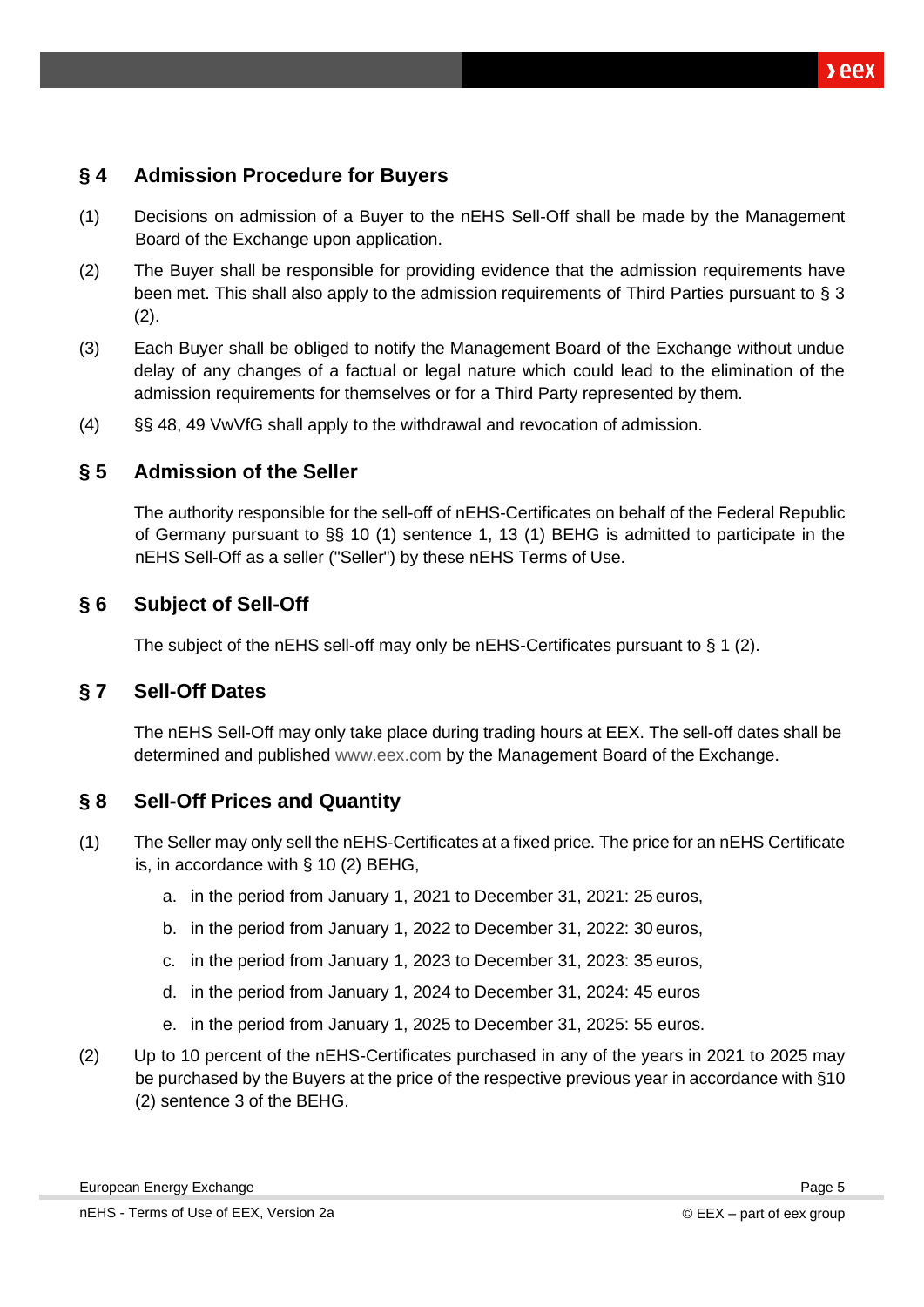#### <span id="page-5-0"></span>**§ 9 Implementation and Surveillance of the nEHS Sell-Off**

- (1) The nEHS Sell-Off shall take place on the electronic nEHS Sell-Off platform of EEX AG ("**Sell-Off Platform**") in accordance with these nEHS Terms of Use, the Clearing Conditions of ECC AG and the applicable statutory provisions, in particular the BEHG and the BEHV as well as the Exchange Act, the latter to the extent applicable.
- (2) The Management Board of the Exchange, the Market Surveillance Department of EEX as well as the Exchange Supervisory Authority shall monitor the compliance of the Seller and the Buyers with the obligations arising from these nEHS Terms of Use as well as the execution of the nEHS Sell-Off.
- (3) The Seller shall transfer at least the nEHS allowances to be sold in each case in a sell-off date to a disposal account of ECC AG in the national emissions trading registry in sufficient time before the respective sell-off date.
- (4) In the period between 9:00 a.m. and 3:00 p.m. on the day of a sell-off ("**Sell-Off Period**"), Buyers may enter purchase offers on the Sell-Off Platform for a desired number of nEHS-Certificates. Purchase offers may only be entered by Buyers specifying the delivery account. The entry shall be made via the respective entry points of the buyers by electronic data transmission.
- (5) Buyers who participate in nEHS sell-off on behalf of third parties in accordance with § 3 (2) are obliged to indicate at the time of entry, the delivery account, the identity of the third party and the quantity of nEHS certificates attributable to this third party.
- (6) Buyers may enter unlimited purchase offers on the Sell-Off platform during the sell-off period for nEHS-Certificates. Excepted from this is the restriction to 10% of the nEHS certificates at the selling price of the previous year in the following year pursuant to § 10 (2) sentence 3 BEHG.
- (7) During the Sell-Off Period, Buyers may increase, decrease, or delete the quantity of nEHS-Certificates on the sell-off platform ("**Change**"). After the end of the Sel-Off Period, a Change by the Buyer is excluded.
- (8) After the end of the Sell-Off period, the Buyers will receive a confirmation on the nEHS Sell-off Platform about the purchased number of nEHS certificates as well as a request for payment of the amount to be paid for the nEHS-Certificates.
- (9) The conclusion of the purchase agreement is conditional on dissolution (*auflösend bedingt*) upon a non-payment or incomplete payment of the purchase price.

#### <span id="page-5-1"></span>**§ 10 Settlement of the nEHS Sell-Off**

The payment of the purchase price as well as the delivery of the nEHS-Certificates to the registry account of the purchasers in the national emissions trading registry or the third parties nominated by them shall be made in accordance with the Clearing Conditions of ECC AG as amended from time to time.

Page 6